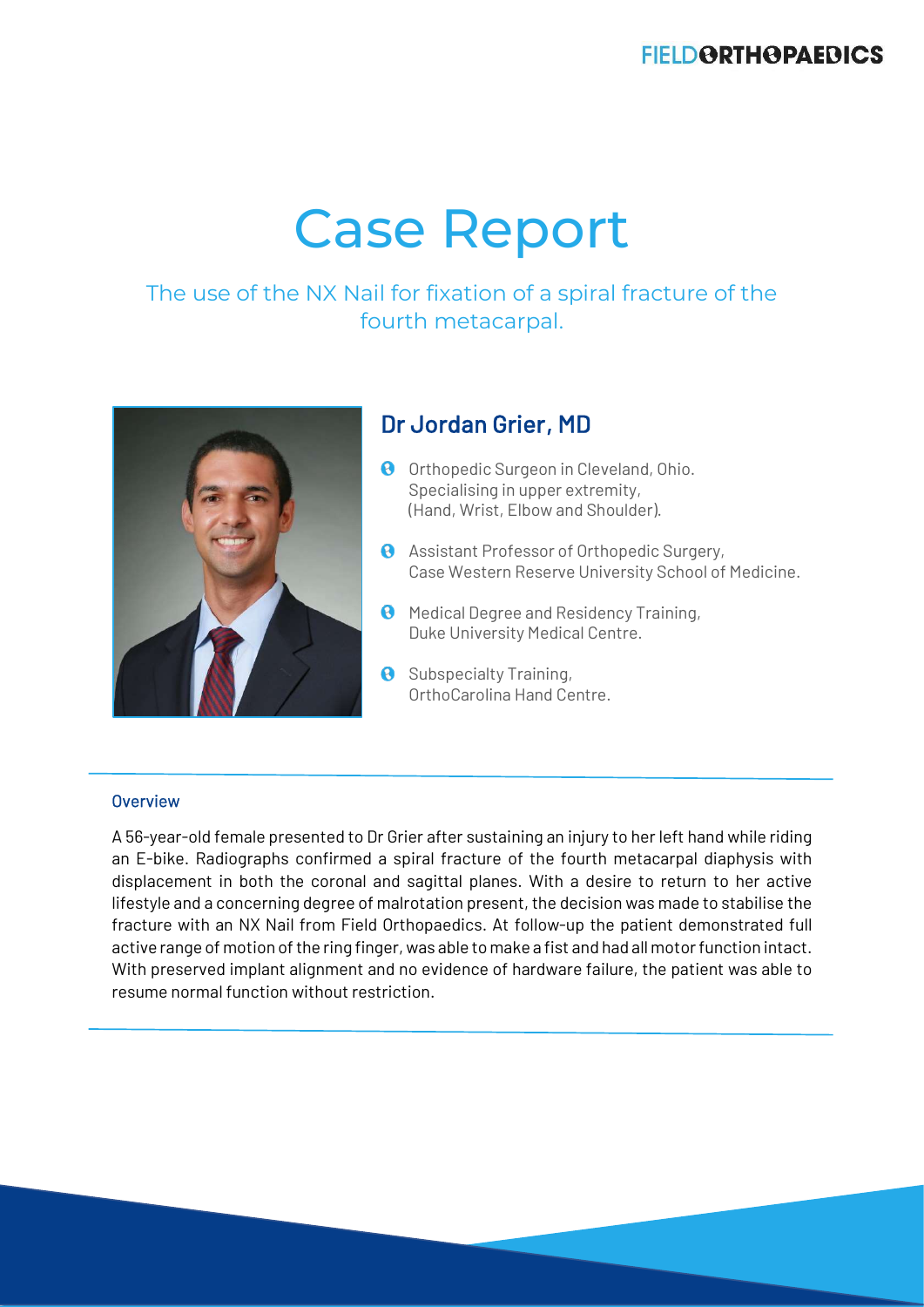# CASE INTRODUCTION

A 56-year-old right-handed female Marketing professional, presented to Dr Grier for evaluation of a closed fracture of the fourth metacarpal after she sustained a direct blow to her left hand when her E–bike unexpectedly activated. As a recreationally active individual, she was keen to return to active use of her hand as quickly as possible.

# CASE PRESENTATION

At the time of injury, the patient had immediate onset of pain and swelling around the ulnar aspect of the hand. Radiographs confirmed a spiral fracture of the fourth metacarpal diaphysis with displacement in both the coronal and sagittal planes (shown below).

## Pre-Operative Imaging



Upon examination, the left hand had significant swelling and associated bruising dorsally and in the palm. Flexion and extension of the fingers and wrist was limited by pain and the hand was tender over the fourth metacarpal. The patient reported having pins and needles to the tips of all fingers and had a mild malrotation of the ring finger with active flexion. Prior to the injury, the she had no pain, disability, tingling or weakness in her left hand.

# PRF-OPERATIVE PLAN

Surgical and non-surgical treatment options were discussed with the patient. While Dr Grier expected the fracture to heal with appropriate nonsurgical management including closed reduction and splinting, he was concerned about the degree of malrotation (approximately 7 degrees) present upon examination. The patient was made aware that should the fracture heal in a malunited position, it could cause long-term disability and displeasure with her hand function. While a corrective osteotomy could address this in the future, the associated risks, benefits, expected recovery and outcomes were unfavourable. Additionally, the patient's primary desire was to return to exercise, high-level tennis, and normal activities around her home as quickly as possible.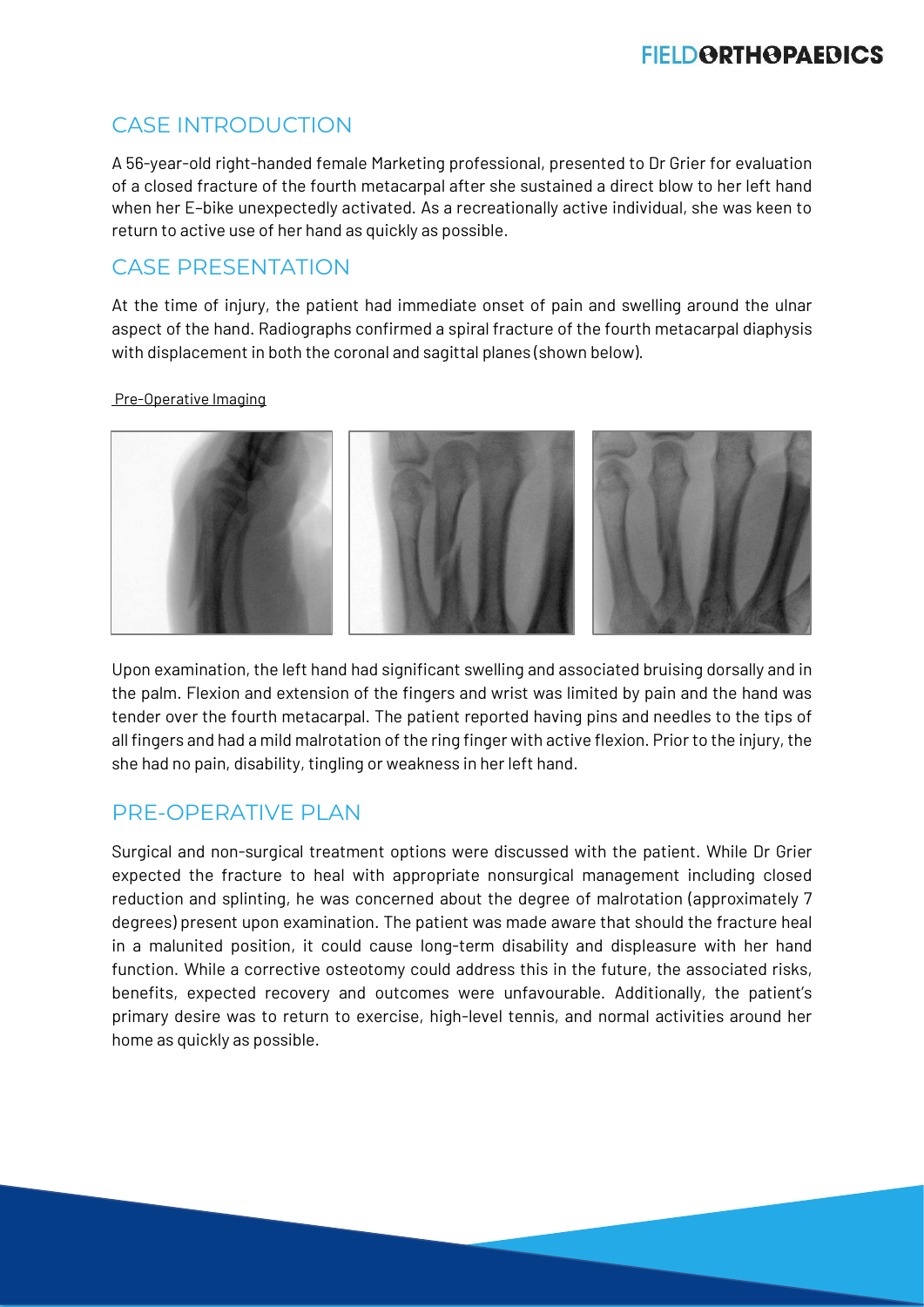For these reasons, the decision was made to proceed surgically with anatomic reduction of the fracture and definitive fixation with an NX Nail from Field Orthopaedics to get her moving again and reduce the risk of long-term malrotation of the ring finger. As the NX Nail has been designed with an anatomically inspired head, increased distal engagement and a non-compressive design (based on the AO principles of fracture management), it was considered to provide stability, allow rapid return to function, and reduce the risk of deformity.

# SURGICAL APPROACH

The patient presented for Open Reduction Internal Fixation six days after the initial injury.

## Reduction

Fluoroscopic images of the left hand demonstrated a closed, displaced, spiral fracture of the mid-diaphysis of the fourth metacarpal. The fracture was reduced using manual traction and force applied perpendicular to the fracture site to provide anatomic reduction in both coronal and sagittal planes.

## Bone Preparation

A guidewire was placed percutaneously in the distal metacarpal at the level of the metacarpal head. Intraoperative fluoroscopy was utilised to advance the guidewire in a retrograde fashion into the medullary canal, across the fracture site, into the base of the fourth metacarpal and confirm anatomic reduction and desired guidewire placement. A 1cm incision was made over the guidewire at the distal aspect of the metacarpal. The corresponding drill for the 3.0mm Field Orthopaedics NX Nail was used to drill over the guidewire via the open incision.



Note: the desired placement of the entry portal within the dorsal portion of the Metacarpal head.

## Definitive Fixation

After the appropriate path for the nail had been created, a 3.0mm x 45mm NX Nail was inserted in a retrograde fashion over the guidewire with careful attention paid to maintenance of the anatomic reduction of the fracture site. Correct implant placement was confirmed with fluoroscopy and rotation of the finger carefully scrutinised and noted to be anatomic relative to the cascade of the adjacent digits as well as her contralateral unaffected hand. Normal tenodesis of the digital flexors and extensors of the ring finger was noted.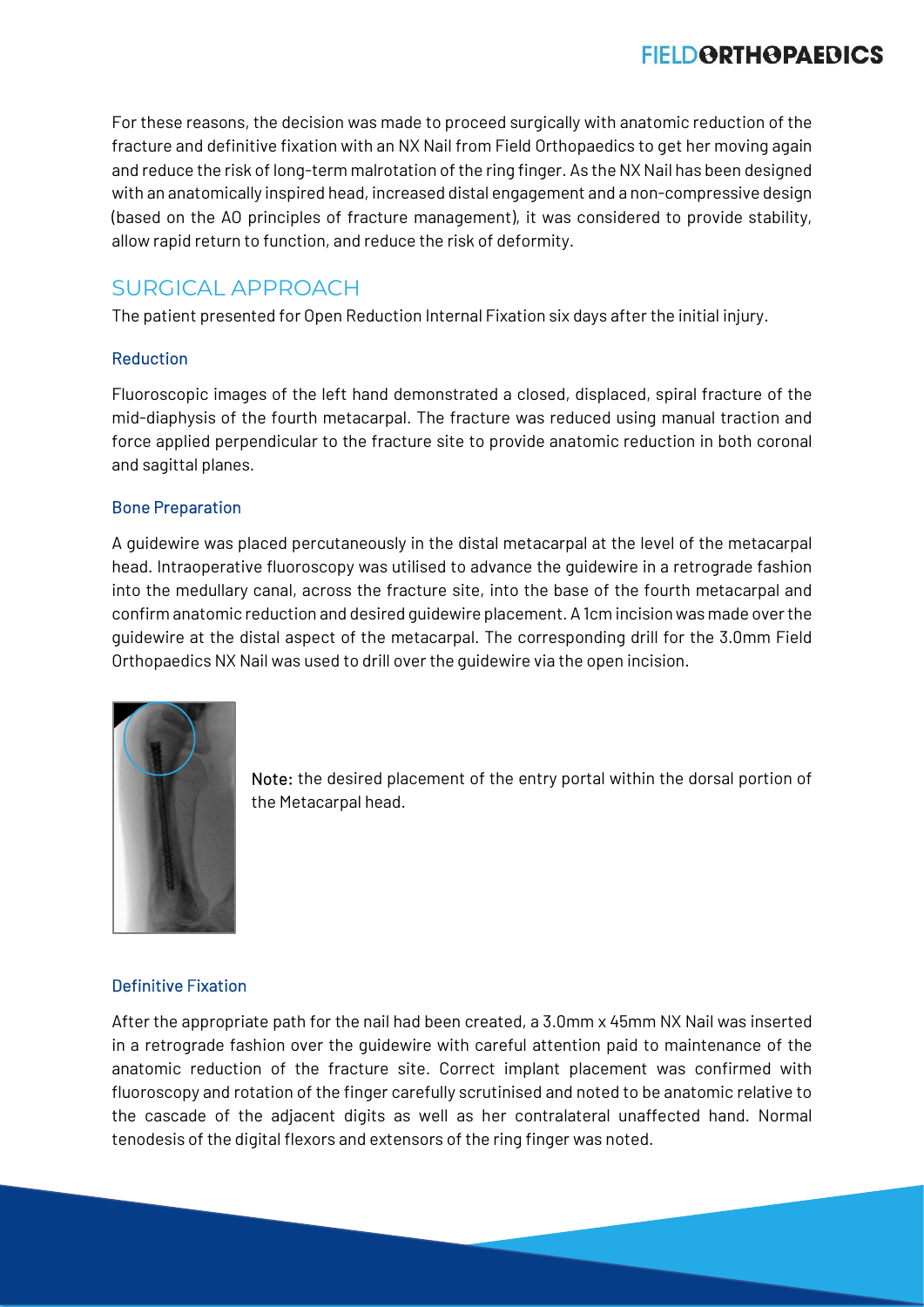#### Intra-Operative Imaging



#### **Closure**

The wound was irrigated with saline and closed with a 4-0 nylon suture in a horizontal mattress fashion before being dressed with sterile Xeroform, 4x4 gauze, cast padding and a well-padded ulnar gutter P1 block splint applied.

#### Post-Operatively

The patient was advised to spend three days in the postoperative splint with active range of motion of the fingers within the confines of the splint encouraged immediately.

## FOLLOW-UP

### Two Weeks

At her two-week follow-up appointment, the patient reported some transient pain at the fracture site overnight.

### One Month

By one month the pain reported at two-weeks had resolved and the patient had no other pain and was no longer using a splint or other orthosis.

Examination of the left hand showed a well-healed incision, full active range of motion of the ring finger, the ability to form a full fist and all motor function intact throughout the extremity. X-rays showed preserved implant alignment and no evidence of hardware failure. The patient was advised to continue using her hand for all activities as tolerated without restrictions.

## Two and Half Months

At her final follow-up appointment, the patient reported having no pain and had returned to competitive tennis and weightlifting without issue. While she reported some mild subjective stiffness in her fingers, objectively she was able to make a full composite fist. The patient was happy to continue working on range of motion exercises at home without formal therapy.